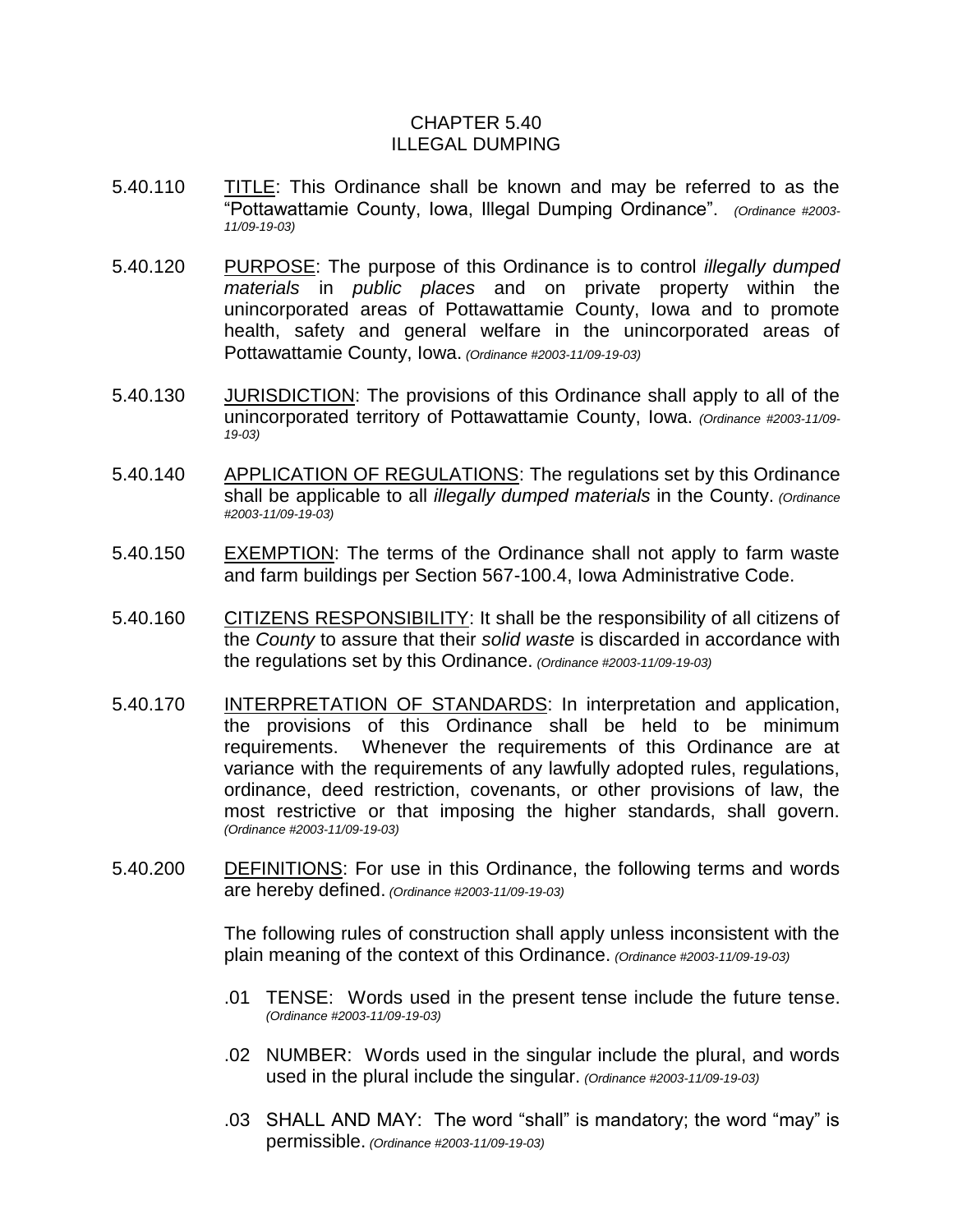- .04 GENDER: The masculine shall include the feminine and the neuter. *(Ordinance #2003-11/09-19-03)*
- .05 PERSON: The word "person" includes a firm, association, organization, partnership, trust, company, or corporation as well as an individual. *(Ordinance #2003-11/09-19-03)*
- .06 USED OR OCCUPIED: The word "used" or "occupied" include the words intended, designed, or arranged to be used or occupied. *(Ordinance #2003-11/09-19-03)*
- .07 HEADINGS: In the event that there is a conflict or inconsistency between the heading of a chapter, section or subsection of this Ordinance and the context thereof, the said heading shall not be deemed to affect the scope, meaning or intent of such context. *(Ordinance #2003-11/09-19-03)*
- .08 AUTHORIZED RECEPTACLE: A storage and collection receptacle designed for containment of *litter* in covered containers. *(Ordinance #2003- 11/09-19-03)*
- .09 CONSTRUCTION AND DEMOLITION WASTE: Waste building materials including wood, metals and rubble which result from construction or demolition of structures. *(Ordinance #2003-11/09-19-03)*
- .10 COUNTY: Pottawattamie County, Iowa. *(Ordinance #2003-11/09-19-03)*
- .11 COUNTY ATTORNEY: The County Attorney of Pottawattamie County, Iowa. *(Ordinance #2003-11/09-19-03)*
- .12 COUNTY SHERIFF: The County Sheriff of Pottawattamie County, Iowa or an individual duly deputized by the State of Iowa. *(Ordinance #2003-11/09-19-03)*
- .13 DISCARD: To place, cause to be placed, throw, deposit or drop. *(Ordinance #2003-11/09-19-03)*
- .14 GARBAGE: All solid and semisolid, putrescible animal and vegetable wastes resulting from the handling, preparing, cooking, storing, serving and consuming of food or of material intended for use as food, and all offal, excluding useful industrial byproducts, and shall include all such substances from all public and private establishments and from all residences. *(Ordinance #2003-11/09-19-03)*
- .15 LITTER: Litter shall include, but not be limited to *garbage, refuse, rubbish, solid waste,* and other similar solid or semi-solid materials resulting from industrial, commercial, agricultural and domestic activities. *(Ordinance #2003-11/09-19-03)*
- .16 NONPUTRESCIBLE WASTE: A waste that is not liable to become putrid, decomposed, rotten, and foul smelling. *(Ordinance #2003-11/09-19-03)*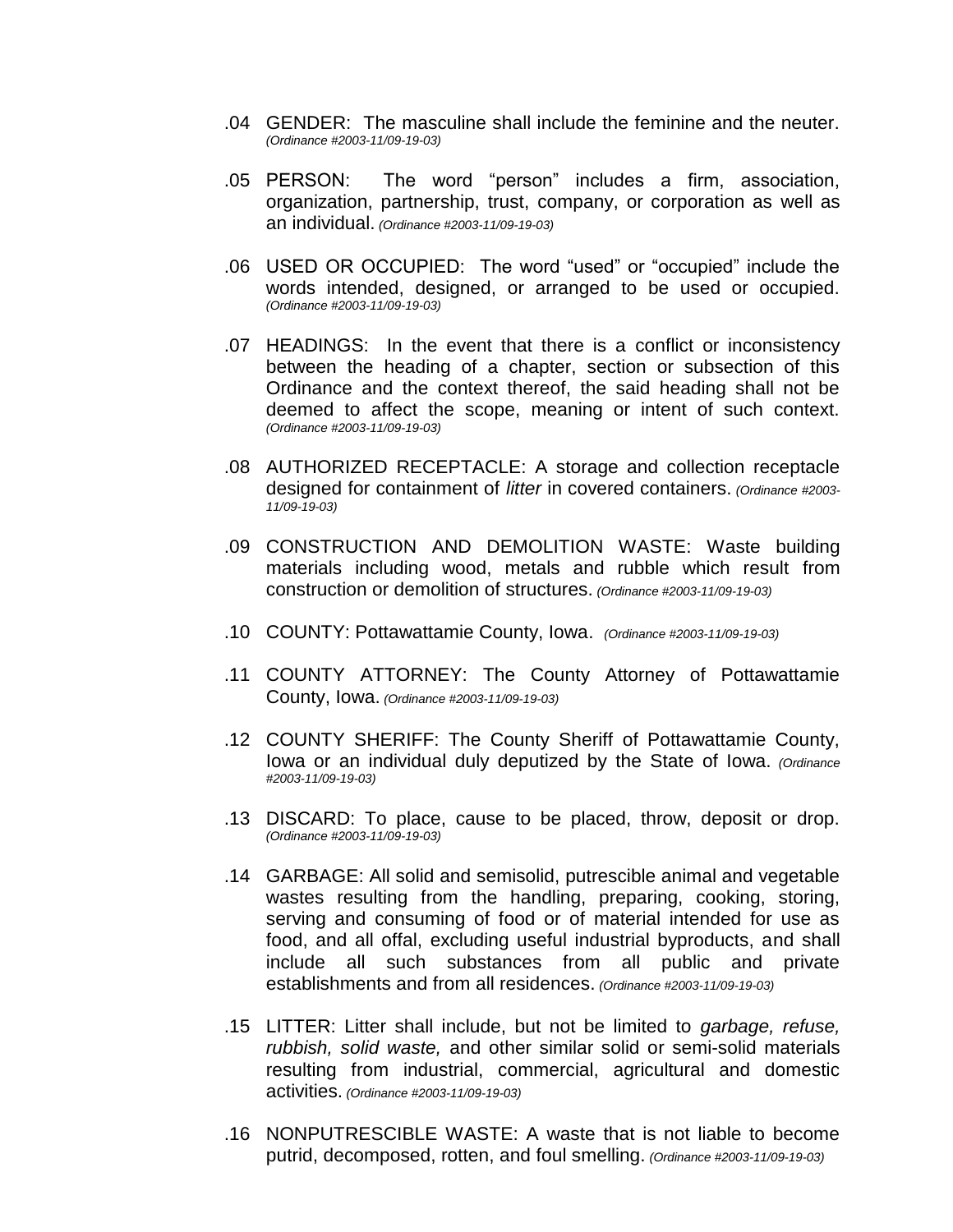- .17 PERSON: Any person, firm, partnership, association, corporation, company or organization of any kind. *(Ordinance #2003-11/09-19-03)*
- .18 PLANNING DIRECTOR: The Director of Planning and Development of Pottawattamie County, Iowa. *(Ordinance #2003-11/09-19-03)*
- .19 PUBLIC PLACE: Any and all public highway, county road, street, sidewalk, alley or thoroughfare, including any portion of the right-ofway thereof, or any other public lands, spaces, grounds or buildings. This term also includes any freshwater lake, river, canal, ditch or stream. *(Ordinance #2003-11/09-19-03)*
- .20 PUTRESCIBLE: A waste that is liable to become putrid, decomposed, rotten, and foul smelling. *(Ordinance #2003-11/09-19-03)*
- .21 REFUSE: Putrescible and nonputrescible wastes including but not limited to garbage, rubbish, ashes, incinerator ash, incinerator residues, street cleaning, market and industrial solid wastes and sewage treatment wastes in dry or semisolid form. *(Ordinance #2003-11/09- 19-03)*
- .22 RUBBISH: Nonputrescible solid waste consisting of combustible and noncombustible wastes, such as ashes, paper, cardboard, tin cans, yard clippings, wood, glass, bedding, crockery or litter of any kind. *(Ordinance #2003-11/09-19-03)*
- .23 RUBBLE: Stone, brick or similar inorganic material. *(Ordinance #2003-11/09- 19-03)*
- .24 SOLID WASTE: Garbage, refuse, rubbish, litter, construction and demolition waste and other similar discarded solid or semisolid materials, including but not limited to such materials resulting from industrial, commercial, agricultural, and domestic activities. Solid waste includes but is not limited to: municipal solid waste, old corrugated cardboard, waste paper, old tires, inoperative and abandoned household appliances, furniture, mechanical equipment, construction and demolition debris, brush or yard waste, junked or inoperable vehicles, junked or inoperable watercraft, aircraft, farm machinery, biosolids, or dead animals. *(Ordinance #2003-11/09-19-03)*
- 5.40.300 ILLEGAL DUMPING ON PUBLIC PLACE PROHIBITED: No *person* shall *discard solid waste* in or upon any *public place* within the *County*, except in *authorized receptacles* or in a State licensed sanitary disposal project. *(Ordinance #2003-11/09-19-03)*
- 5.40.305 ILLEGAL BURNING: No person shall burn electrical building wire in or upon any public place or private property within the County. This shall not be construed to include electric building wire that is located in and is a part of a structure which is being burnt as a training fire by a bona fide fire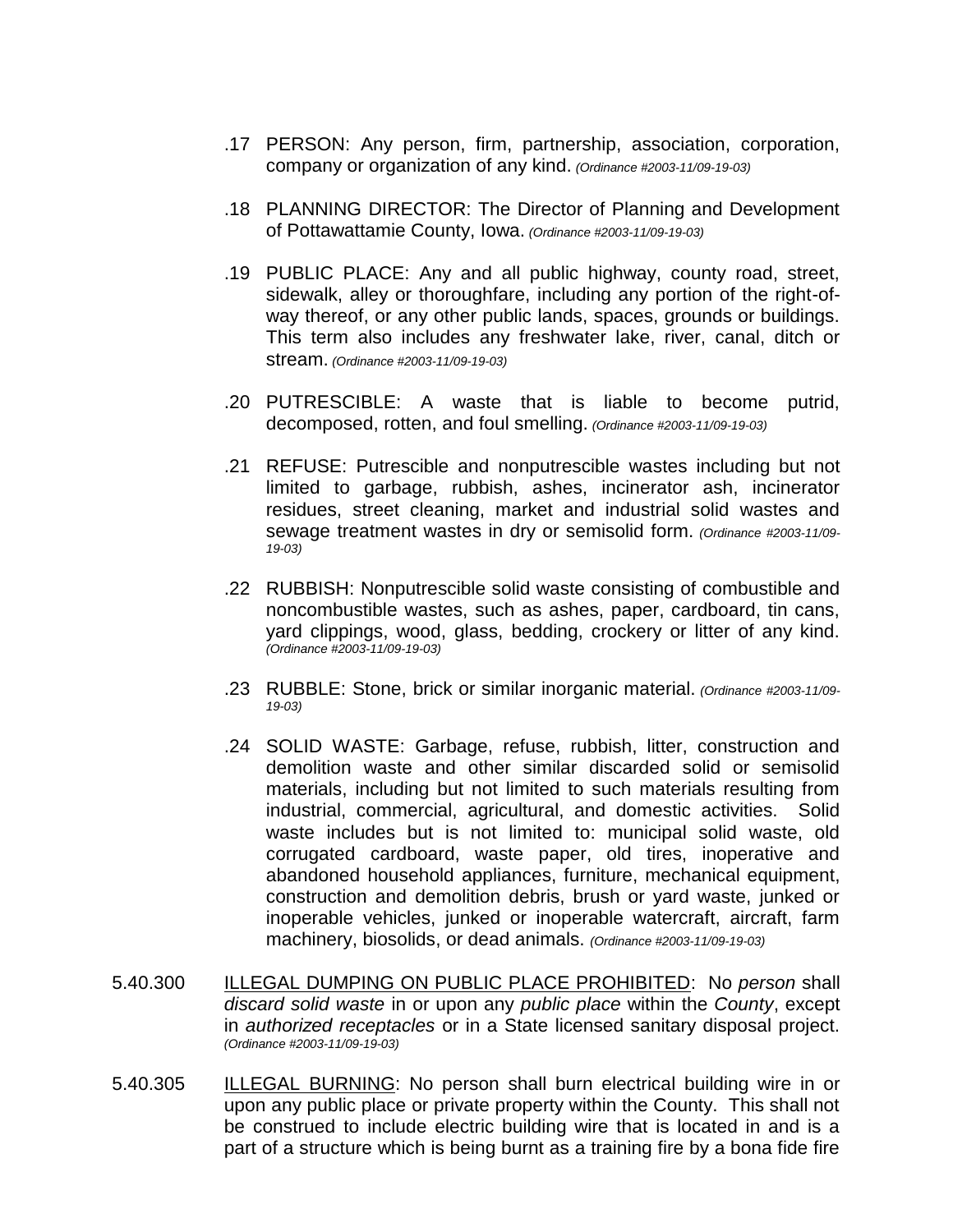department for which a permit has been issued by the Iowa Department of Natural Resources. *(Ordinance #2007-08/09-14-07)*

- 5.40.310 PLACEMENT OF LITTER IN RECEPTACLES AS TO PREVENT SCATTERING: *Persons* placing *solid waste* in *authorized receptacles* shall do so in such a manner that the elements of nature will not carry the *solid waste* upon *public places* or private property. Such *authorized receptacles* shall be constructed in such a manner as to be strong, not easily corrodible, rodent proof, insect proof and shall be kept covered at all times, except when *solid waste* is being deposited therein or removed there from. All *solid waste* shall be collected frequently enough to prevent nuisance. *(Ordinance #2003-11/09-19-03)*
- 5.40.320 LITTER DISCARDED FROM VEHICLES: No *person* shall *discard* any *litter* onto or into any water or land of this *County*, except that nothing in this Section shall be construed to affect the authorized collection and *discarding* of such *litter* in or on areas or receptacles provided for such purpose. When *litter* is *discarded* from a motor vehicle, the driver of the motor vehicle shall be responsible for the act, in any case where doubt exists as to which occupant of the motor vehicle actually *discarded* the *litter. (Ordinance #2003-11/09-19-03)*
- 5.40.330 LITTER FROM WRECKED OR DAMAGED VEHICLES: Any *person* removing a wrecked or damaged vehicle from or over a street or other *public place* shall remove all glass or other substances dropped upon the street or other *public place* from such vehicle. *(Ordinance #2003-11/09-19-03)*
- 5.40.340 LITTER ON PRIVATE PROPERTY: No *person* shall *discard litter* upon private property, except in an *authorized receptacle,* as provided in Section 5.40.310. *(Ordinance #2003-11/09-19-03)*
- 5.40.400 ENFORCEMENT IN PUBLIC PLACES: It shall be the duty of the *County Sheriff* to administer and enforce this Ordinance in accordance with its provisions in a *public place. (Ordinance #2003-11/09-19-03)*
- 5.40.410 ENFORCEMENT ON PRIVATE PROPERTY: It shall be the duty of the *Planning Director or the County Sheriff* to administer and enforce this Ordinance in accordance with its provisions on private property*.(Ordinance #2015-01-05-28-15)*

In the case of burning electrical building wire, it shall also be the duty of the Planning Director or the County Sheriff to administer and enforce this Ordinance in accordance with its provisions on private property. *(Ordinance #2007-08/09-14-07)*

5.40.420 VIOLATIONS AND PENALTIES: The penalty for violating the provisions of this Ordinance shall be as set forth in Chapter 1.75, except the schedule of civil penalties shall be modified as follows: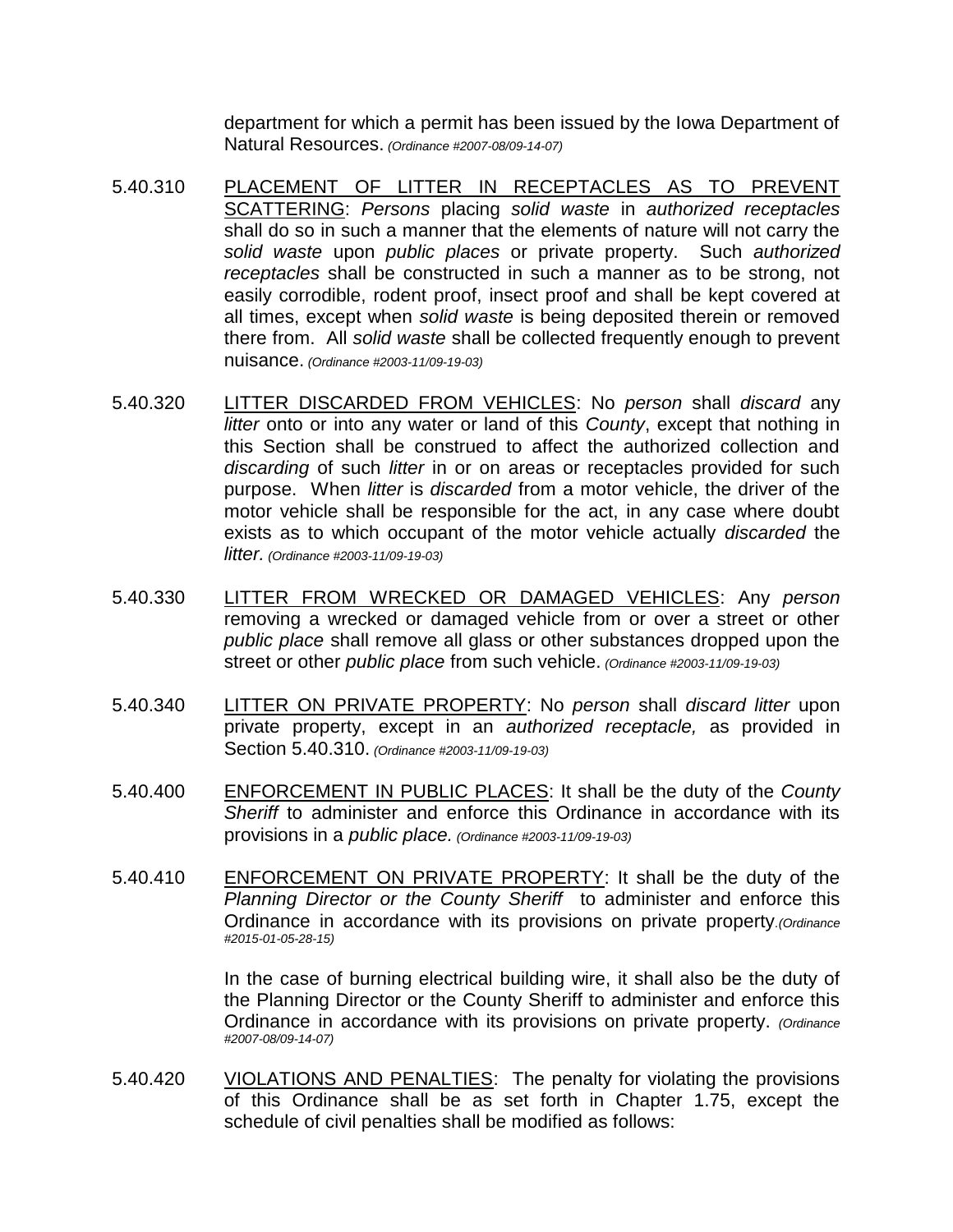.01 For any person who engages in the act of illegal dumping in an amount not exceeding 10 pounds in weight or 15 cubic feet in volume:

| a. | <b>First Offense</b>           | \$250  |
|----|--------------------------------|--------|
| b. | Second and Subsequent Offenses | \$ 375 |
|    | (Ordinance #2003-11/09-19-03)  |        |

.02 For any person who engages in the act of illegal dumping in amounts exceeding 10 pounds in weight or 15 cubic feet in volume: a. First Offense **\$ 500** 

| Second and Subsequent Offenses | \$750 |
|--------------------------------|-------|
| (Ordinance #2003-11/09-19-03)  |       |

.03 For any person who engages in the act of burning electrical wire:

| а. | <b>First Offense</b>           | \$750  |
|----|--------------------------------|--------|
| b. | Second and Subsequent Offenses | \$1000 |
|    | (Ordinance #2007-08/09-14-07)  |        |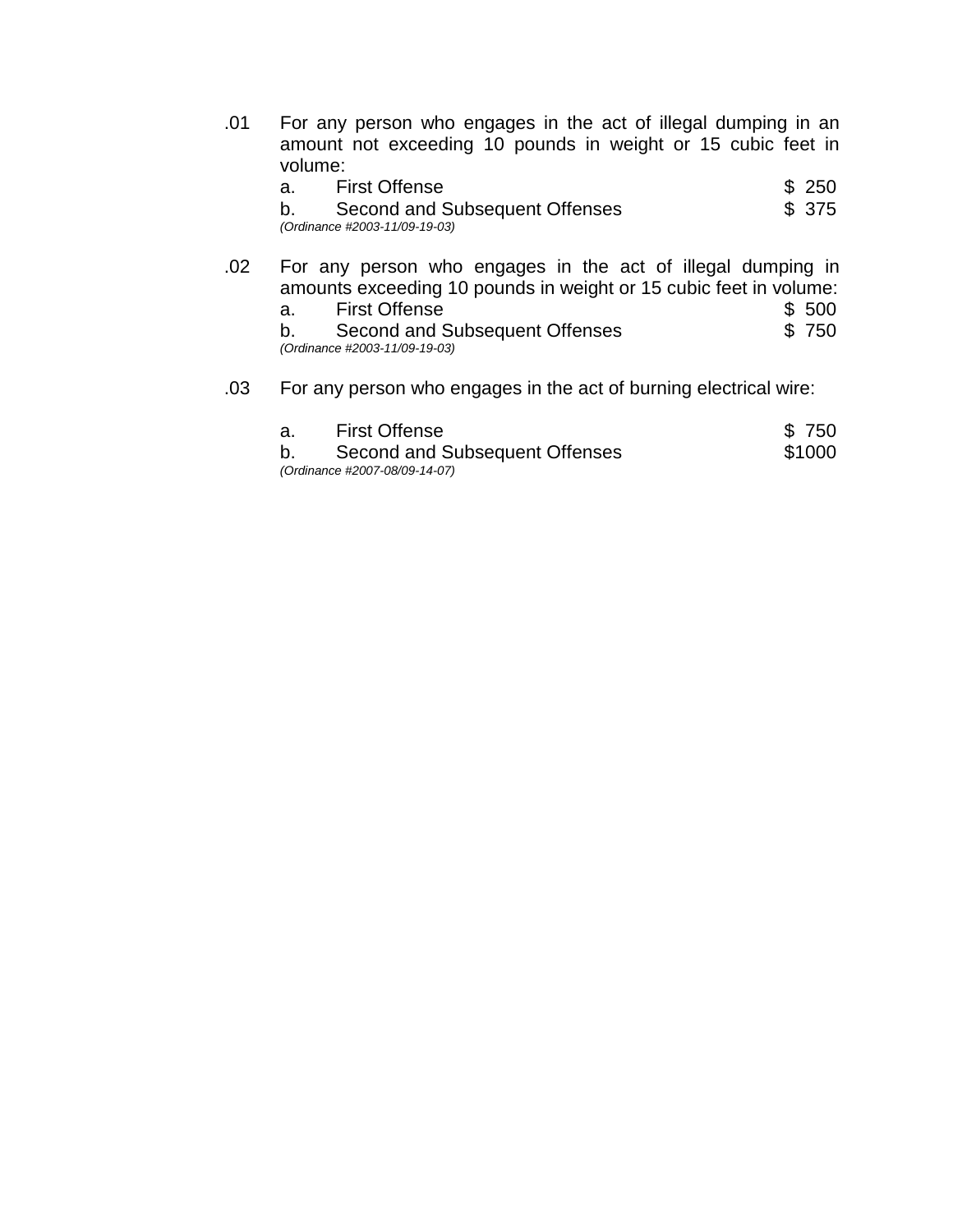IOWA ADMINISTRATIVE CODE SECTION 567-100.4(455B)

567—100.4(455B) General conditions of solid waste disposal. Except as provided otherwise in 567—Chapters 100 to 121, a private or public agency shall not dump or deposit or permit the dumping or depositing of any solid waste at any place other than a sanitary disposal project approved by the director, or pursuant to a permit granted by the department which allows the disposal of solid waste on land owned or leased by the agency.

100.4(1) *Definitions.* For the purposes of this rule:

*"Farm animals"* means cattle, swine, sheep or lambs, horses, turkeys, chickens and other domestic animals;

*"Farm buildings"* means barns, machine sheds, storage cribs, animal confinement buildings, and homes located on the premises and used in conjunction with crop production or with livestock or poultry raising and feeding operations; and

*"Farm waste"* means machinery, vehicles and equipment used in conjunction with crop production or with livestock or poultry raising and feeding operations, trees, brush and grubbed stumps generated on the same property, or ashes from the burning thereof, but specifically does not include agricultural chemicals, fertilizers or manures, or domestic household wastes.

100.4(2) *Special requirements for farm waste, farm buildings, and dead animals.*

- *a.* A private agency may dispose of farm waste and farm buildings without first having obtained a sanitary disposal project permit, in accordance with paragraph 100.4(2)*"c,"* provided that:
	- (1) The farm waste was owned by the private agency and was used on the premises where disposal occurs.
	- (2) Prior to disposal of vehicles, machinery, and equipment, all fluids shall be drained, including motor oils, motor fuels, lubricating fluids, coolants and solvents, and agricultural chemicals; and all batteries and rubber tires shall be removed.
	- (3) Prior to disposal of storage or feeding equipment, the equipment shall be emptied of all contents not otherwise authorized for burial pursuant to these rules.
	- (4) Farm buildings have been emptied of contents not otherwise authorized for burial pursuant to these rules and have been buried on the premises where they were located.
	- (5) All materials drained or removed from farm waste or farm buildings prior to disposal shall be recycled, reused or disposed of in accordance with Iowa Code chapter 455B and the rules implementing that chapter.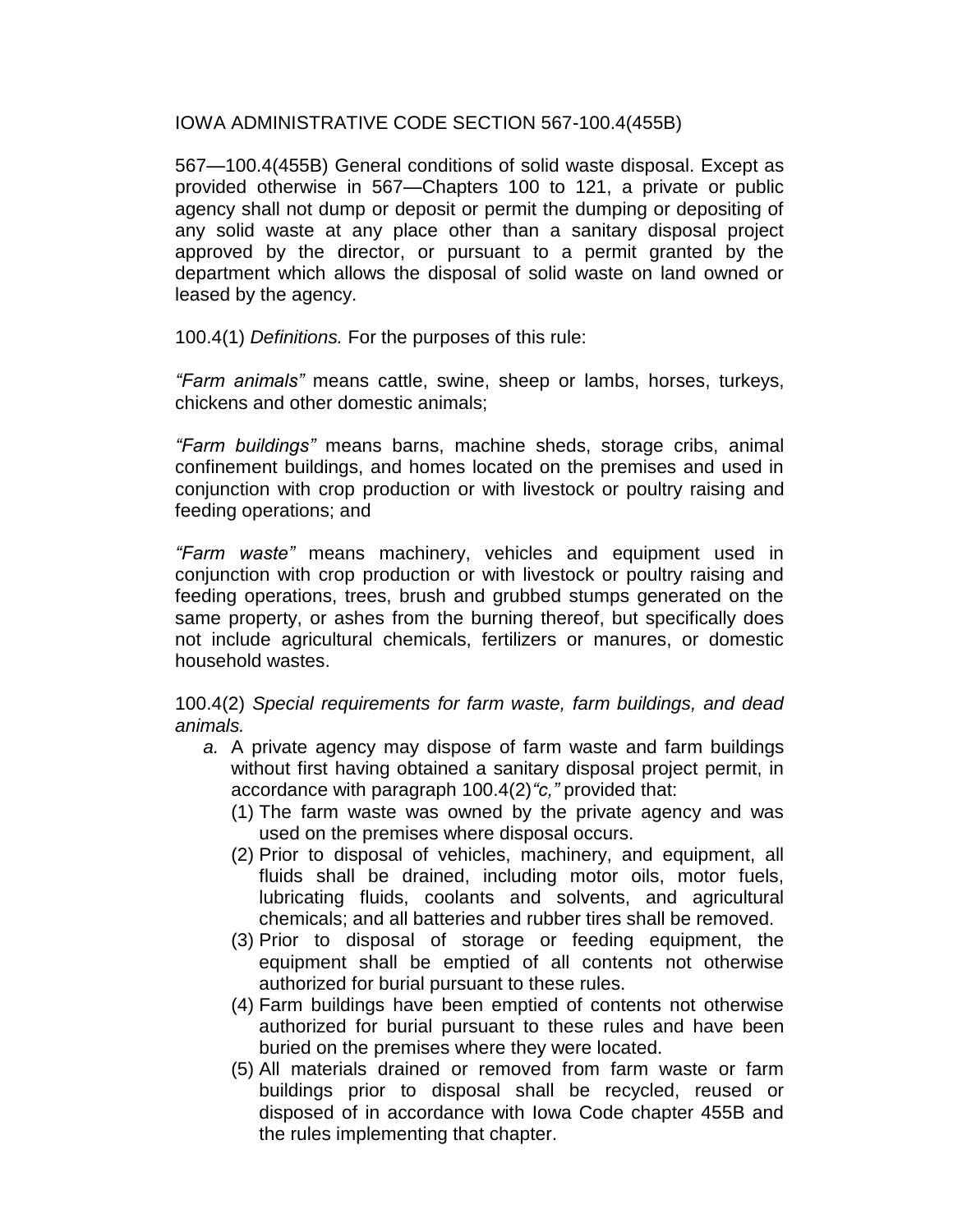- (6) The farm waste and farm buildings are buried in soils listed in tables contained in the county soil surveys and soil interpretation records (published by the U.S. Soil Conservation Service) as being moderately well drained, well drained, somewhat excessively drained, or excessively drained soils. Other soils may be used if artificial drainage is installed to obtain water-level depth more than two feet below the burial depth of the waste.
- (7) The lowest elevation of the burial pit is six feet or less below the surface.
- (8) The farm waste and farm buildings are immediately covered with a minimum of 6 inches of soil and finally covered with a total minimum of 24 inches of soil.
- *b.* A private agency may dispose of dead farm animals without first having obtained a sanitary disposal project permit, provided that the disposal is in accordance with paragraph 100.4(2)*"c,"* the rules of the department of agriculture and land stewardship, and:
	- (1) The dead farm animals result from operations located on the premises where disposal occurs.
	- (2) A maximum loading rate of 7 cattle, 44 swine, 73 sheep or lambs or 400 poultry carcasses on any given acre per year. All other species will be limited to 2 carcasses per acre. Animals that die within two months of birth may be buried without regard to number.
	- (3) The dead animals are buried in soils listed in tables contained in the county soil surveys and soil interpretation records (published by the U.S. Soil Conservation Service) as being moderately well drained, well drained, somewhat excessively drained, or excessively drained soils. Other soils may be used if artificial drainage is installed to obtain water-level depth more than two feet below the burial depth of the waste.
	- (4) The lowest elevation of the burial pit is six feet or less below the surface.
	- (5) The dead farm animals are immediately covered with a minimum of 6 inches of soil and finally covered with a total minimum of 30 inches of soil.
- *c.* Farm waste, farm buildings, and dead farm animals must be disposed of in accordance with the following separation distances:
	- (1) At least 100 feet from any private and 200 feet from any public well which is being used or would be used without major renovation for domestic purposes.
	- (2) At least 50 feet from adjacent property line.
	- (3) At least 500 feet from an existing neighboring residence.
	- (4) More than 100 feet from any body of surface water such as a stream, lake, pond, or intermittent stream, except as provided in (6) below.
	- (5) Outside the boundaries of a flood plain, wetland, or shoreline area, except as provided in (6) below.